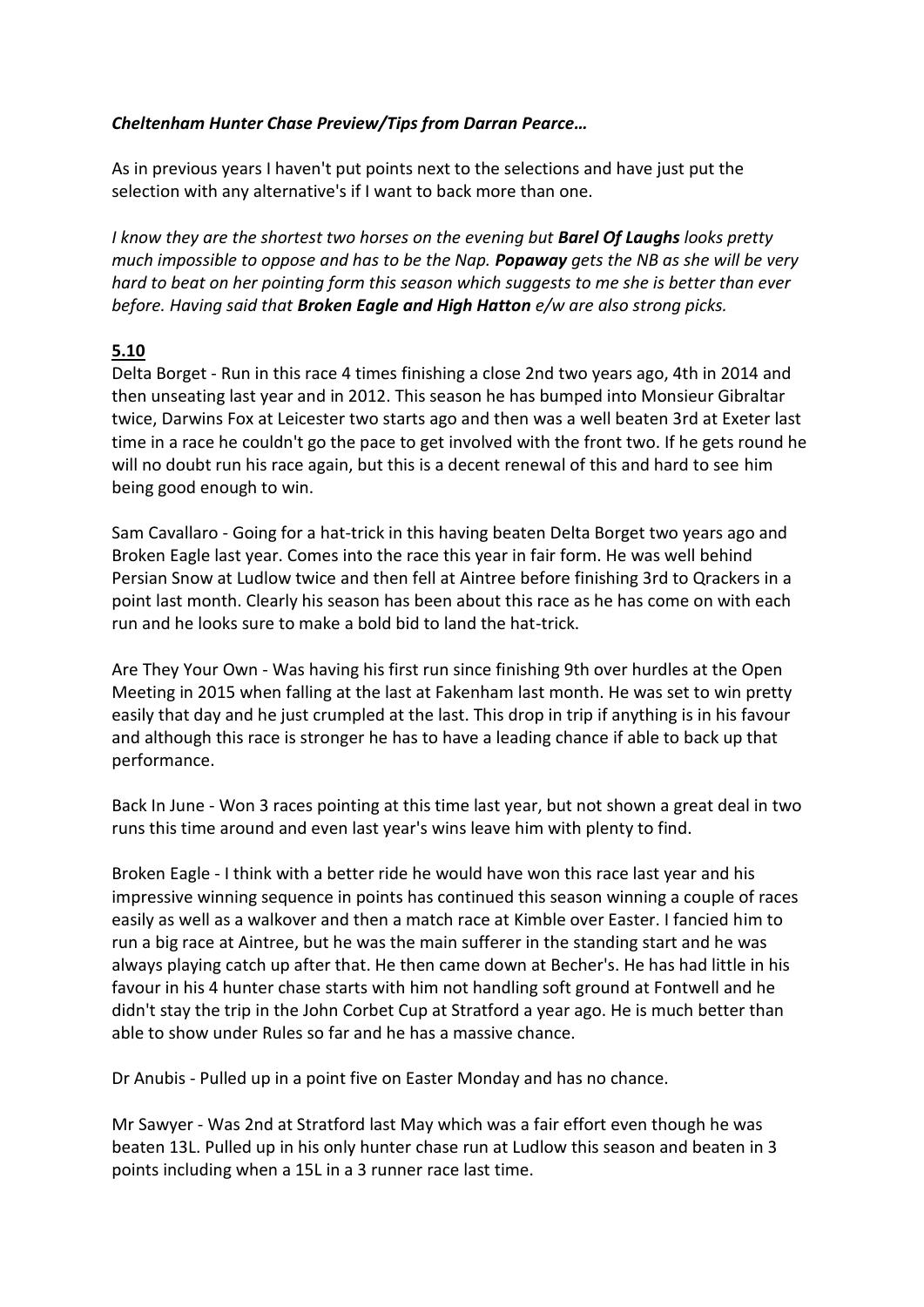Nothing Personal - Won a Restricted at Aldington last time, but this race a massive step up and he is going to struggle.

Red Inca - Last run under Rules was in a 10f race at Newcastle in June 2015. Not surprisingly has not stayed 3m in 3 point starts this season and he did win a couple of times over hurdles at this trip so this test will suit him much better. He is only 9 and this might well have been the aim, but not sure he will be good enough.

Treacyswestcounty - A reasonable pointer, but was beaten 20L in a bad hunter chase at Huntingdon a year ago and hard to see him winning this.

Western Dream - Finishing a race has often been out of his reach and that has been in maiden points so has an impossible task here.

Willem - Only win has come in France and ran some reasonable races for David Pipe without winning. Didn't always find a great deal for pressure and has pulled up in 3 of his 4 points, finishing a 15L 3rd in the other. This trip is much more suitable, but hard to know what sort of form he is in and even at his best I think he has a bit to find despite what the BHA ratings say.

**Summary** - I suppose if Red Inca or Willem won it wouldn't be a huge surprise because they are reasonable horses on old form and haven't been staying in points. Delta Borget will no doubt run his usual solid race as long as he gets round and I am sure Sam Cavallaro will make a decent fist of trying to land the hat-trick, but I think Broken Eagle can gain his revenge this year. Joe kicked for home plenty early enough a year ago and he had nothing left when the winner came to challenge. A more sensible ride this time around should see him go one better. The main danger for me is Are They Your Own who would have been a very impressive winner at Fakenham and if he backs that effort up he will go close and he is worth a saver.

### **Tip: Broken Eagle Alternative: Are They Your Own**

**\*\***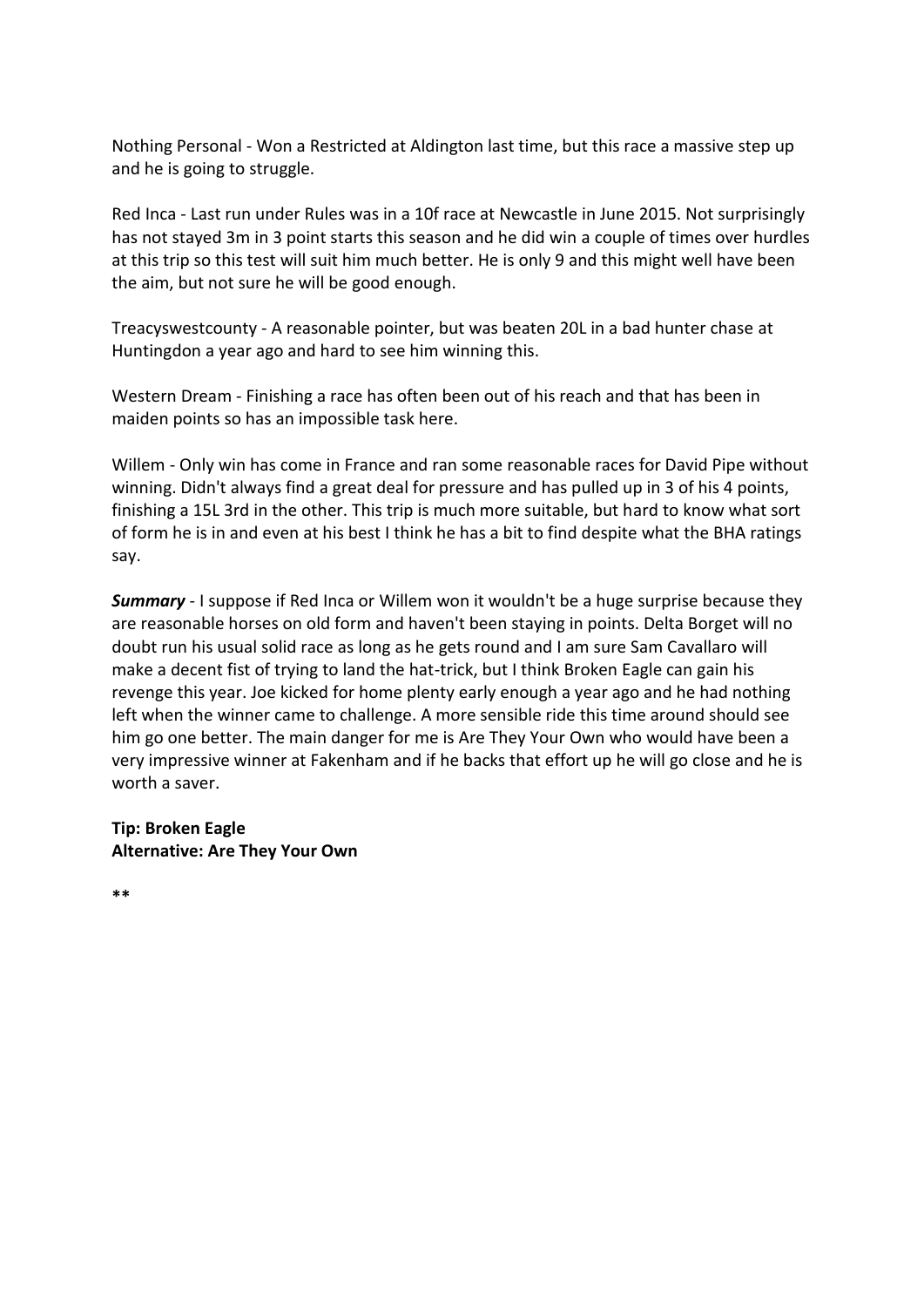# **6.10**

Alskamatic - Finshed a neck 2nd in the Intermediate Final 3 years ago and was just passed by Major Malarkey in the final few yards of the 4 miler the year after. He certainly deserves a change of luck and although we haven't seen him since finishing a creditable 16L 10th in last years Foxhunter he has a leading chance in this.

Always Archie - I am a little surprised he is running in this although maybe Tim Vaughan sees him as the one to finally give him a Cheltenham winner. He had shown enough in points to suggest he could win at Stratford last time especially as today's jockey was taking over from the novice riders who had ridden him in those three points. He duly bolted up and although it wasn't a strong race he couldn't have done it any easier and this isn't the strongest race ever either. The problem is he looked tired at the last at Stratford and there is nothing in his form to suggest he wants this sort of trip. If he does stay he has a big chance.

Current Exchange - His jockey had hoped to ride him in the Foxhunter, but the horse didn't get in and she gets her chance her instead. He has been a decent horse in the past and has been doing well enough in points for his inexperienced rider, but she isn't great and it is hard to see her doing well enough to get him in a position to win this.

High Hatton - Was 2nd in this race last year and if anything this looks a weaker renewal. His 3rd at Musselburgh to Wonderful Charm was a really good effort as he tried to go with the winner and then paid for it late on, but I do think he was the 2nd best horse in the race. He was a big disappointment at Taunton last month when he really struggled in a race he was more than capable of winning, but he hated the first time tongue-tie that day and he is better than that. He was beaten in a 3 runner point at Lydstep last time, but the winner looks progressive and he needs more of a stamina test which he will get here. He has a big chance.

Knockaderry Flyer - Only won his maiden two starts ago and was then beaten in his Hunt Members at Paxford on Easter Monday. Going to find this tough.

Kristian Gray - Got very lucky when winning at Leicester in February and the horse who he beat won a handicap off 78 last month which tells you plenty about the form. Wasn't a bad run behind The Flying Doc last time, but this is tougher.

Lauberhorn - On first glance you probably wouldn't give him much of a chance, but I think he wants a stiffer test of stamina than he has had in plenty of his runs this season. I saw him finish 4th at Horseheath in February and he never got close enough to challenge. He was over 20L behind Current Exchange the start after, but again it wasn't a stiff enough test. He then won his only race so far this season when getting a test of stamina at Whitfield. Then again the last twice everything happened too quickly for him. I'm not sure he will be good enough to win, but I can see a better run than his ods suggest.

Master Sunrise - Pulled up in the John Corbet last season and struggled this season. His two 2nds the last twice have both come over 2m4f.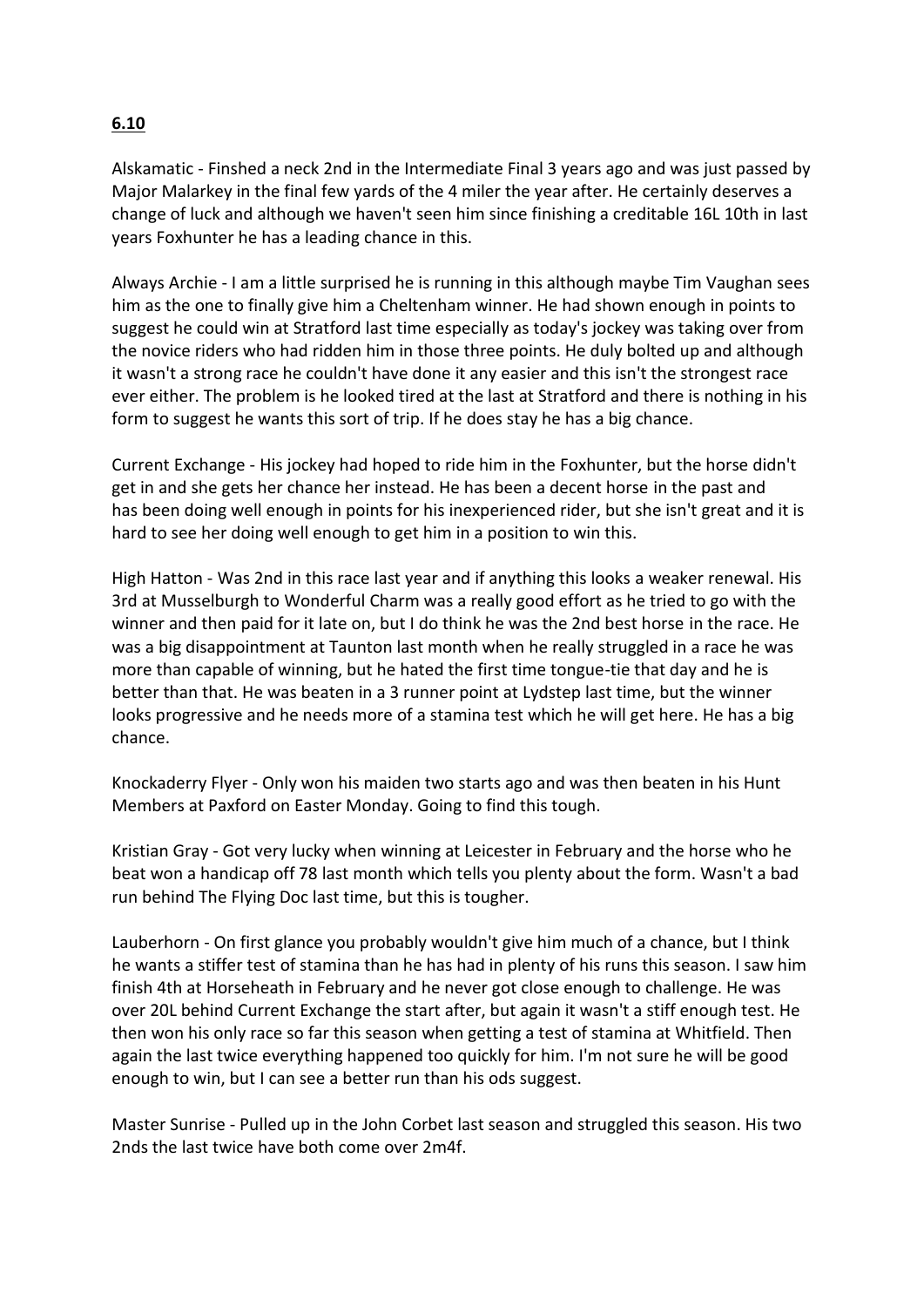Oliver James - Form is pretty ordinary and was unimpressive when winning his weak Hunt Members at Lockinge on Easter Monday.

Rye Cross - Was 5th in a hot hunter chase at Stratford in March 2015 although beaten 34L. He then missed last season and won one of his 4 starts this term. That win was a decent effort, but he hasn't been so good since and I'm not sure he wants to go this far either.

U Me And Them - Will be amazed if he finishes let alone win.

Well Mett - Won 2 of his last 3 and an outpaced 2nd over 2m5f the other start, but they weren't strong races that he won and his 3rd in a Worcester hunter chase a year ago leaves him with a bit to find.

**Summary** - This isn't a strong race and the best bet looks to be High Hatton each-way. He ran really well to finish 2nd last year and you can put a line through his last two runs. He is hard to see out of the frame. If Alskamatic is fit then he has a huge chance and I certainly want him onside. I'm doubtful about Always Archie staying and am happy to pass him over given he is favourite. Lauberhorn is the one of the others who can outrun his odds.

### **Tip - High Hatton ew Alternative - Alskamatic**

## **6.45**

Barel Of Laughs - Was 2nd to Pearlysteps in the old version of this race last year, but has taken his form to a new level this season. He had a pipe opener at Larkhill in December when 17L behind Real Milan and then took the first hunter chase of the season at Taunton (Real Milan unseated). It was a superb run in the Foxhunter to finish 3rd just 1/2L behind Pacha Du Polder and he followed that up by winning the Lady Dudley Cup at Chaddesly Corbett last month in cosy style. That was a good prep for this and the one they have to beat.

Beggar's Velvet - Didn't run too badly for her rider/trainer at Ludlow last time on what was Amy's first ride under Rules. Problem is it showed it was her first ride and the best she can hope for here is to stay out of trouble and get round safely.

Iron Chancellor- Ran pretty well at Warwick a couple of weeks ago, but at the same time it backs up the fact he is an unlikely winner here.

Real Milan - Obviously on the Larkhill beating of Barel Of Laughs he has a massive chance, but I think it is fair to say Barel Of Laughs has improved massively since. At Taunton his young rider didn't seem to know what he was doing and in the end fell off. Following that he was a point by 30L before finishing 2nd back at Larkhill. He was then a 7L 2nd to Pearlysteps at Ludlow in March in what was a decent enough run. I worry about his jockey in this bigger field though and the other important think to note is jockey's can't claim so he is 4lbs worse off with Barel Of Laughs because of that.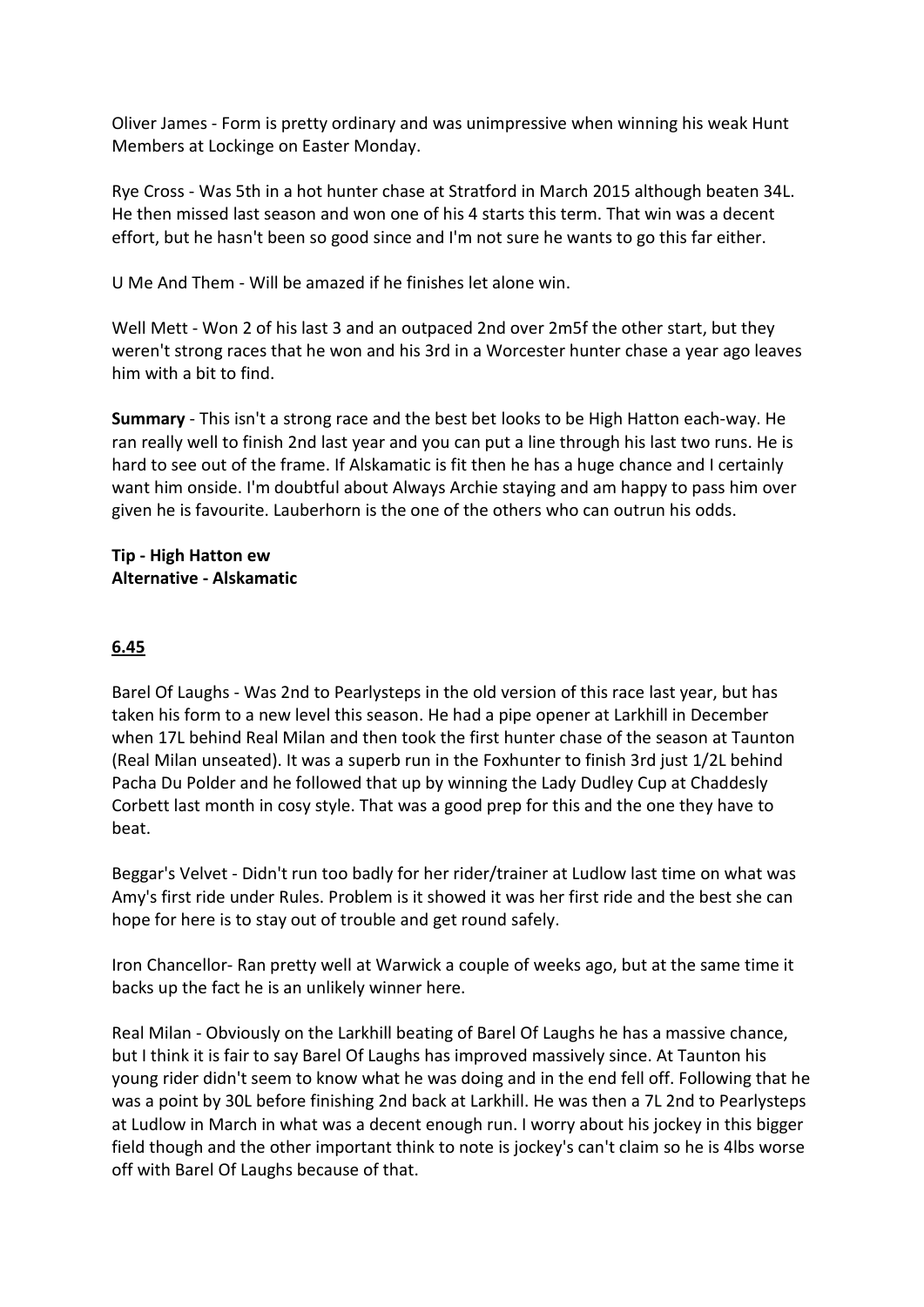Vincitore - Won on his seasonal debut at Barbury and hasn't run too badly in some decent hunter chases including the Aintree Foxhunters last time. An unlikely winner, but might be the type to run into the frame at huge odds.

Arkose - Won a weak Mens Open on his seasonal debut, but 55L 4th to Paint The Clouds at Doncaster and other defeats in points suggest he is going to struggle here.

Curraigflemens - Won a weak hunter chase on Fontwell's hunter chase night a year ago and didn't run too badly at Stratford after that. Not been so good this season though and although he won at Dingley last time I saw the horse he beat get stuffed at Northaw on Monday so the form is weak.

Talkonthestreet - Won a Mixed Open at Charm Park on Easter Monday which was only his 3rd start since June 2014 when he was 4th in Summer Cup at Uttoxeter. Obviously has some fair form in the past, but the race he won last time ended up being pretty weak with the odds on favourite falling.

The Wealerdealer - On old favourite of mine because he has ability, but boy does he have his quirks as he showed at Exeter in October. Only had the one point start this season which came on Easter Saturday when he won a Mixed Open by 5L to qualify for this. The form isn't strong and his form is nowhere near Barel Of Laughs, but he could easily hit the frame.

Murrayana - He was 4th in the Grade 3 Handicap Hurdle at the Grand National meeting last year and at only 7 you would have thought if anything there was more to come. He won on his pointing debut for new connections at Charing, but it was a really poor race. He then pulled up when favourite at Wincanton at the start of March and has been off since. He is hard to fancy on what he has shown this season.

Ni Sin E Mo Ainm - Done really well for her owner/trainer/rider since going pointing and has won twice in points this season. Made his hunter chase debut at Newton Abbot on Easter Saturday and I thought he was a bit disappointing to only come a 15L 3rd. I also thought his jockey struggled a bit and her lack of experience and being able to take use of her 7lbs claim is against his chances. I would give him place claims at best.

The Rodeo Clown - Stuffed at Stratford a couple of weeks ago and has no chance.

**Summary** - It is great to see so much prize money on offer for the final of this series which is aimed at giving horses who have been pointing a bit prize to aim at and it is worth the same as the Stratford Foxhunters. It is also good to see a double figure field, but you have to say the quality on offer for such a prize isn't quite there. There is obviously one main exception to that and that is Barel Of Laughs. The Foxhunter 3rd should be more than capable of picking up the big prize and he is the one they have to beat, especially as the lack of jockey claims is in Alex's favour. Real Milan is the obvious danger although the jockey is a concern as it is for Ni Sin E Mo Ainm. The Wealerdealer is another with place claims.

#### **Tip - Barel Of Laughs**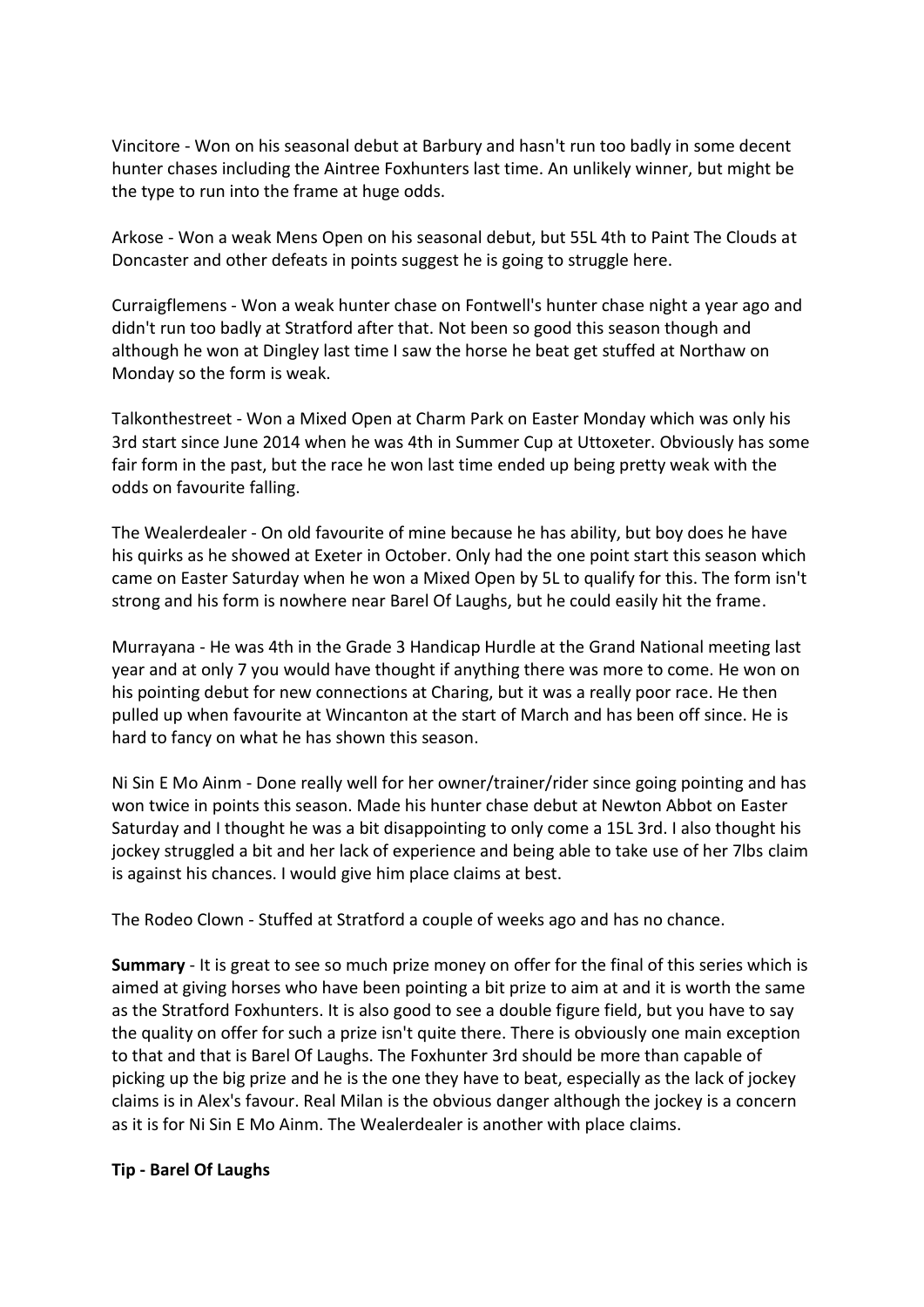# **7.20**

Miss Biscotti - A shock winner on her only start of the season when beating Carlton Ryan at Kelso. That run along with the Cartmel run from last year would give her a chance in this, but I just can't help thinking she was flattered in both.

Popaway - Been a superb mare for connections over the years and was winning at this meeting for the 2nd time when landing this last year. It did turn into a bit of a sprint last year which certainly suited, but it might well be the same this time around. In points this season she has looked arguably in the form of her life winning 4 times by 19L, 20L, 25L (Dabinett Moon was 2nd and she clocked a really fast time) and 55L. Things haven't gone so well in hunter chases as she has unseated both times at Taunton and Fakenham. It is hard to know why that has happened because she has never fallen or unseated under Rules before. If she gets round then in the form she has shown in points this season she will be very hard to beat.

Dabinett Moon - Won the first Restricted Final at Stratford 2 years and then went into novice and handicap chases, but things didn't work out for her. It was a shame she was unable to run in a hunter chase last season as she was pretty much unbeatable in points and was very impressive. The problem is this season she looks a completely different horse and not in a good way. She was beaten in her first 4 races including at Brafield to Popaway as mentioned above. She did win a month ago at Cocklebarrow, but it was a match and was hardly proof she was back in form. If she did refind her form from last season she would have a leading chance, but I can't be backing her based on what she has done this season.

Distracted - She won a handicap at Wincanton in November 2015 off 108, but hasn't shown great form in 4 runs since including when pulling up on her hunter chase debut at Chepstow last time. Even on that Wincanton run she would struggle to win this.

Frelia - Was a non-runner at Chepstow on Friday night because of the ground so this was very much the reserve option. She won 5 of her first 7 points and looked a very promising horse, but she has not been so good the last twice. She was a 20L 2nd to Sybarite at Garnons and then was 3rd to War Path last time and that one didn't perform that well at Chepstow on Friday. She has a few questions to answer at the moment.

Martha's Benefit - Won a Restricted by 15L last month, but needs a hell of a lot more to win this.

The Flying Doc- Was 2nd in this last year and wasn't suited by the sprint in turned into although I also think it wasn't Will's greatest ride ever. This season she has won a couple of times in 4 starts including last time, but the form doesn't match what Popaway has achieved between the flags this season and I don't think she can reverse the form from last year.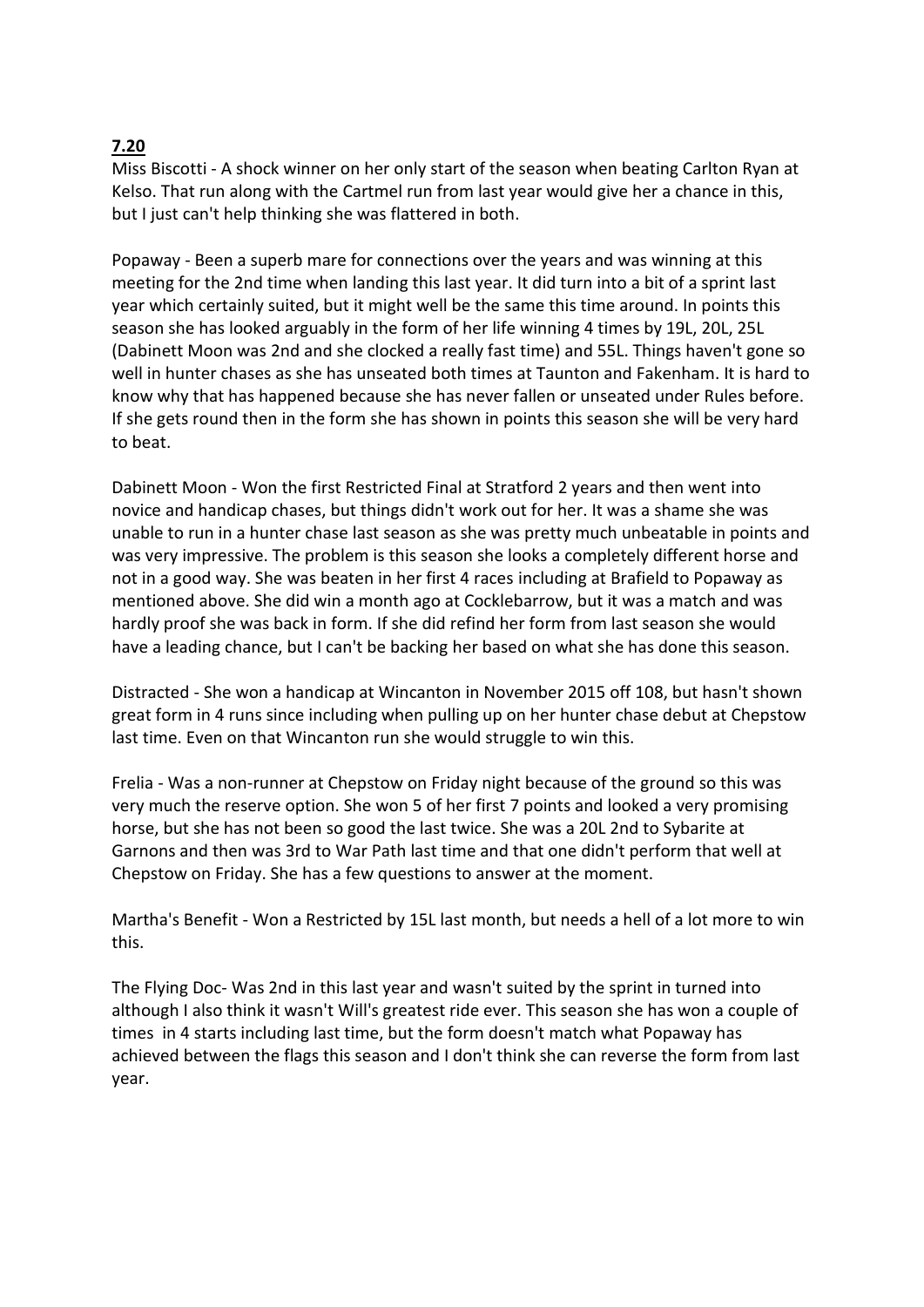**Summary** - Obviously it is a concern that Popaway has unseated in both starts in hunter chases this season, but in points she has looked in the form of her life and if she completes safely I think she will be very hard to beat. Dabinett Moon has claims on last seasons form, but its hard to fancy her on what she has done this season. Miss Biscotti may have been a bit flattered by her last two runs, but in this race it is still useful form and no doubt The Flying Doc will run well again.

### **Tip - Popaway**

### **8.25**

Big Fella Thanks - Just won this race last year and put in a superb effort to finish 3rd at Aintree last month. He has an obvious chance again, but he is very short given he is 15 now and there is every chance the Aintree run might have left his mark. Will be a popular winner, but happy to let him win at short odds.

Full Trottle - Won both his hunter chases now and his form this season is good having won 4 out of 5 and he finished a really good 2nd to Porlock Bay on the other start. Beat Creevytennant at Ludlow a month ago which is a good effort and he looks a progressive horse.

Klepht - Won a hunter chase at Musselburgh last February and ended his season with a good 2nd to Decade Player at Wetherby. He pulled up on his seasonal return, but he bolted up by 20L at Tranwell last month which is even more creditable because he was pointing the wrong way at the start and lost 10L. He clocked a fast time as well although it wasn't a strong race. I'm not a fan of his jockey, but he has place claims.

Mr Moss - Stuffed every run this season and going to struggle here.

Poole Master - Strictly speaking has just over 10L to find with Big Fella Thanks on the Aintree run, but I thought he ran with great credit there given he was up there for a long way until fading out of it late on. His other hunter chase runs have been good. He was impressive at Warwick when beating Mon Parrain, nothing went his way at Bangor and first up he ran a stormer until his stamina gave out.

Six A Side - I'm usually pretty good with remembering hunter chase winners, but I had forgotten he had won one at Kelso a year ago. Having reminded myself about the race he was an easy winner although it was a pretty weak race. This season he has liked finishing 2nd twice as odds on favourite and the other time to The Highlander which was a decent enough run. Last time out he unseated. This is the trip he won at Kelso, but I would be surprised if he was good enough to win.

Catch Tammy - Been well beaten both starts this season and shouldn't be good enough.

Dream Chope - Pulled up on Monday and has no chance.

Driftwood Pride - Two 3rds in hunter chases last month but he was well beaten in both and they were both much weaker than this.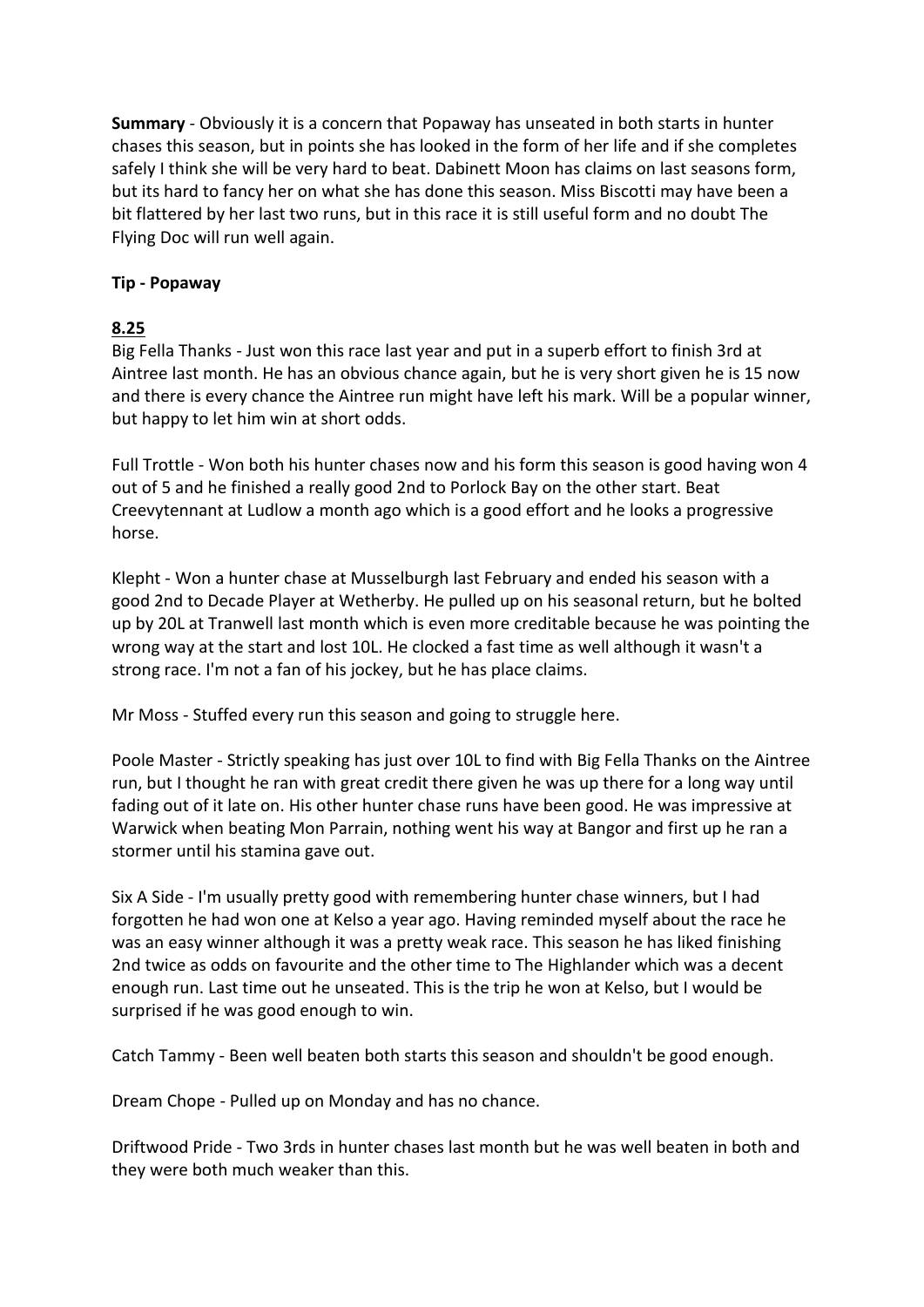Good Egg - 14 now and this trip should be too sharp for him.

Le Bacardy - Been a much improved horse pointing since going over this sort of trip and has won well the last twice. Had Repeat Business in behind him last time, but that one wouldn't have enjoyed the trip so I wouldn't read too much into that. His jockey isn't very experienced and although this race doesn't have much depth, I would be surprised if he was good enough.

Martin Cash - Well beaten 4th at Southwell 2 weeks ago and no chance here.

Otto The Great - Won a very bad race at Lockinge on Easter Monday and the rest of his form suggests he will struggle.

Sivola De Sivola - Another whose form is nowhere near good enough.

**Summary** - This is a very weak renewal of this race and there are hardly any you can fancy. To me the front three in the betting have a class edge on the others and I think Poole Master can reverse Aintree form with Big Fella Thanks. He looked very good at Warwick and I think he is the best horse in the race. It was a good run from Big Fella Thanks at Aintree, but the rest of his form this season isn't good enough to win this at 15. Given Full Trottle is the only other one I think can win I will be having a saver on him.

**Tip - Poole Master Alternative - Full Trottle**

#### **5.40**

Pride Of Parish - I guess if you are being kind he was outpaced at Fakenham by the Are They Your Own and this further trip should suit better, but to me he was certainly 2nd best that day and his pointing form is nothing overly special at all. He also gets a penalty for that win and he looks a very short price to me.

Alfstar - Pulled up last time, but burst a blood vessel that day so that explains that although it always concerns me when horses bleed. Was really impressive when winning his two previous starts by 20L including beating Robin De Boss last time. If he was coming here on the back of those two efforts you would fancy him to run a big race and he wouldn't be a surprise winner, but I find it hard to back horses who have bled.

Carry On Asian - No idea why he is so short in the betting. His win at Penshurst isn't terrible form, but he was stuffed the time before when 2nd and has failed to finish on his other 4 starts including when unseating on the run in at Barbury.

Chosen Lucky - Won 6 out 6 since coming over to this country which is no mean feat as all the races have had double figure fields bar his win last time. No massive winning margins, but he has been winning fairly comfortably. Certainly a danger to all.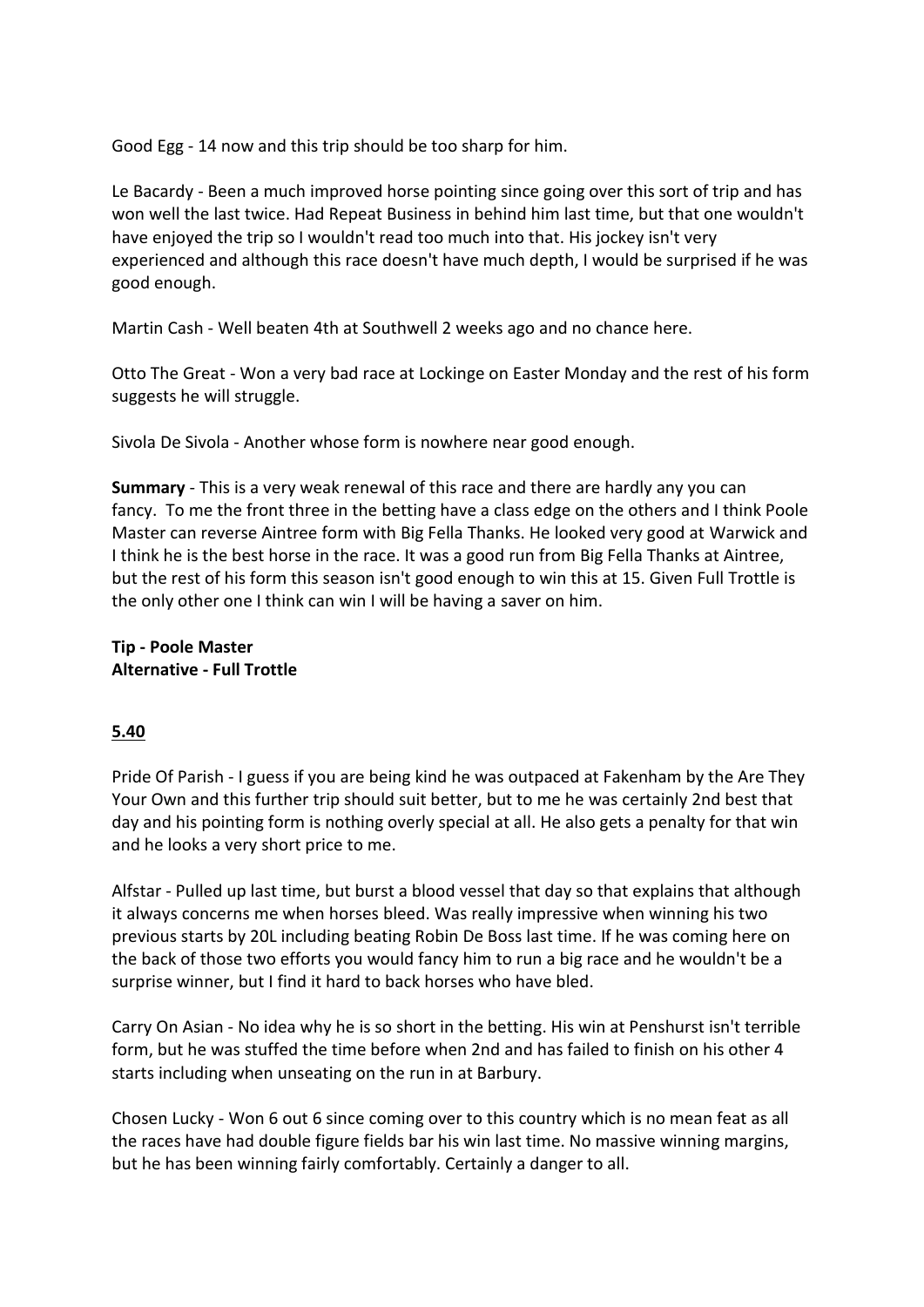Colorado Doc - I know connections think a lot of this horse and he was about to beat Sir Du Bearn at Pyle last time until he unseated at the last. In my view that would have been the best performance any of these has made in points and he won easily the two times before. He also fell first time up this season, but I was there that day and he didn't get a lot of room at the particular fence he fell at and I think that put him off. The slight concern for me is the trip as two of his wins have been over 2m4f and the main plan with him was the Dunraven Bowl at Chepstow last week, but he failed to qualify because he didn't finish at Pyle. Maybe that might be a blessing in disguise if he lands this instead.

Dynamo Frankie - 2-25 in points and yet to win this season sums his chances up.

Excitable Island - Won both races this season, but only 3rd in this last year and this looks a much stronger renewal.

Fly West - Only beat one home in a Tipperary hunter chase two years ago and wasn't seen again until this March. Won all three races this term although had an easy task to qualify for this. Seems to stay well and likely to be handy or leading. On point ratings though he has a bit to find with some of these and although he certainly has claims he looks priced up tight enough.

Game As A Pheasant - Only run in one Intermediate and finished 3rd so unlikely to be going two places better here.

Master Tradesman - Was a shock 33/1 winner on his debut in this country and followed that up with a win in his Restricted. Problem is he hasn't been as good the last twice in Intermediate company and was well beaten by Woodfleet on the first occasion.

Northgeorge - Didn't actually win an Intermediate as he won a Mens Open at Ystradowen last month. 2nd to Universal Solider over Easter was a fair effort as well, but Chosen Lucky has beaten him this season and he certainly is more exposed than most. Still wouldn't surprise me if he ran a decent race.

Packettotherafters - Just behind Northgeorge at Maisemore in March and also behind Pride Of Parish at Cottenham the month before. Only a 3 runner Restricted he won last month and has a bit to find.

Robin De Boss - A close 6th in the Aintree point-to-point bumper last season and won by 15L at Garthorpe in February. Finished 2nd the other 3 times though including when 20L behind Alfstar last time.

Sava Bridge - 2-24 in points and been well beaten all 4 starts this season.

Shantou Prince - An interesting contender mainly because there are a couple of ways you can look at his Wetherby effort behind Ardea. On the face of it running him to under 2L was a fine effort, but given the way Ardea also idled when he won at Hexham I just wonder if it was a case of him being flattered by the fact Ardea wasn't doing an awful lot in front. Having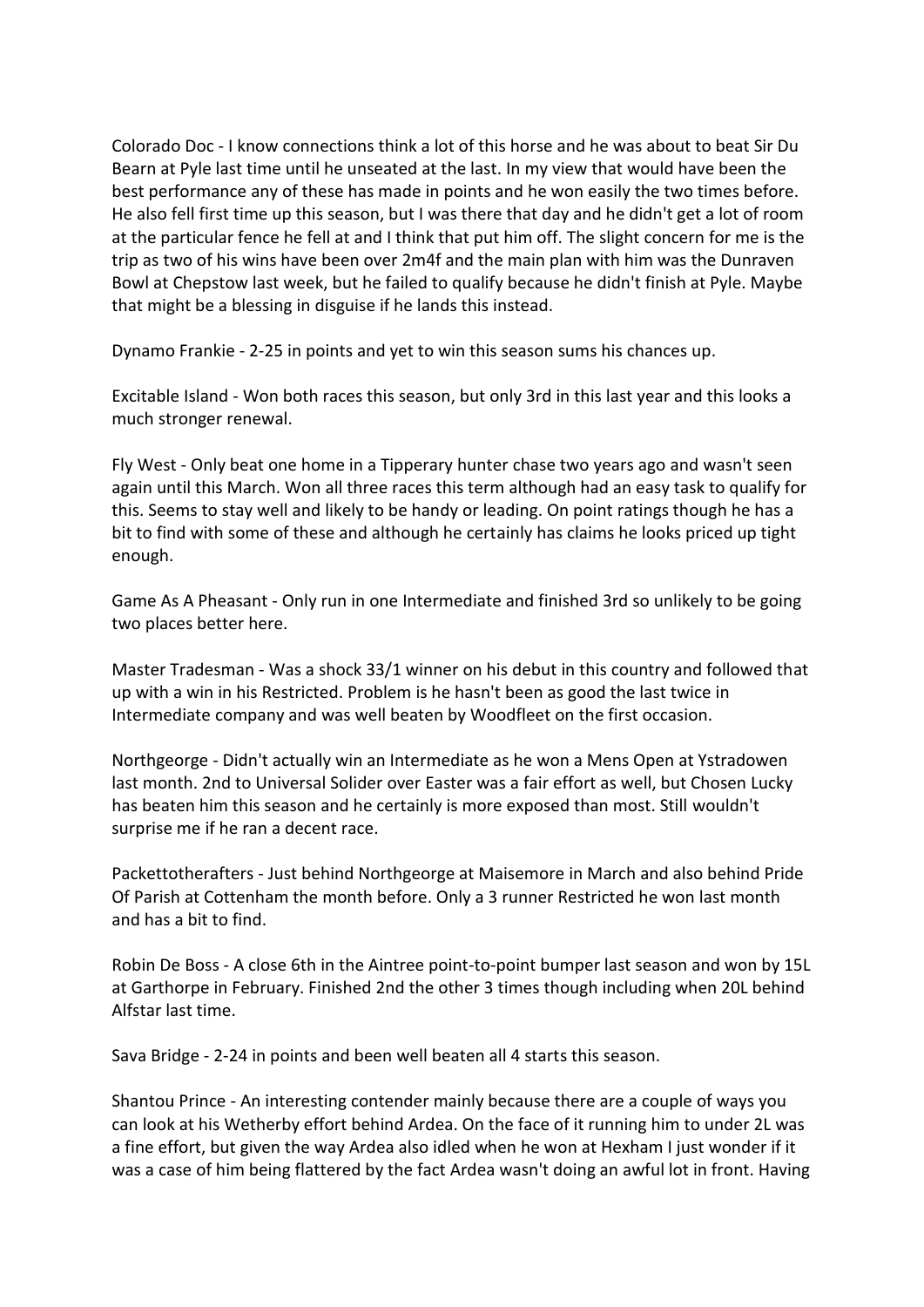said that he did have a useful horse in behind him so I wouldn't want to be over harsh on him. He probably would have won at Hornby Castle, but there was all sorts of carnage with coming round the home turn with one horse missing a marker, one horse unseating and then that lose horse carried Shantou Prince out. Having seen the video to my eye he looked to be going better than the two who departed. What is interesting is that connections could have gone to Hexham for the Heart Of All England on Saturday, but have chosen this instead.

Woodfleet - Did beat Pride Of Parish last March although that was over 2m5f. His Restricted win came in a match last season and he was beaten at Parham first up this season. Had Master Tradesman in behind when winning last time, but has a bit too find for me.

En Passe - She did beat a hunter chase winner in her one win this season, but given that was Kristian Gray I wouldn't be reading too much into that and looks to have a fair bit to find.

**Summary** - Apart from when Fergal O'Brian won the race in 2010 and 2011 the biggest SP of a winner has been 4/1 in the last 10 years, which is staggering given the amount of runners there usually is in it. What it means though is class comes to the fore and for me the best horse on paper is Colorado Doc. I am slightly concerned about the trip and how he will take to the fences, but as I mention above connections really like the horse. I am also going to back Chosen Lucky who looks very progressive and to win 6 on the bounce is some feat. Shantou Prince would be the main danger to those two.

#### **Tip - Colorado Doc Alternative - Chosen Lucky**

# **7.50**

Ballytober - Shapes as if he could be suited by a trip like this and not run too badly all 4 starts this season even if he was lucky to finish 2nd at Newbury. Suspect he won't quite be good enough though.

Dolatulo - Didn't seem to stay in the Grand National or Scottish Grand National, but to be fair this race not at that level and he was a staying on 3rd in the Becher Chase in 2015. The jockey proved he isn't great at Kelso and the Warwick race came too soon for him. Wisely decided to make all at Ffos Las and he bolted up in the mud there before being outclassed in the Foxhunter. He certainly has leading claims here because he has shown enough to me that he holds enough class to run well, but his jockey is a big concern for me. This is a big field round Cheltenham and given he was always well behind at the Festival it was hardly like he had to try and ride a race. I would be surprised if they made the running so he will have to try and ride a race and I doubt he is up to it. So basically capable of winning, but the jockey will hinder his chances.

Join Together - Ran well to finish 2nd in this last year, but firmly on the downgrade this season and was well behind Pantxoa at Newton Abbot.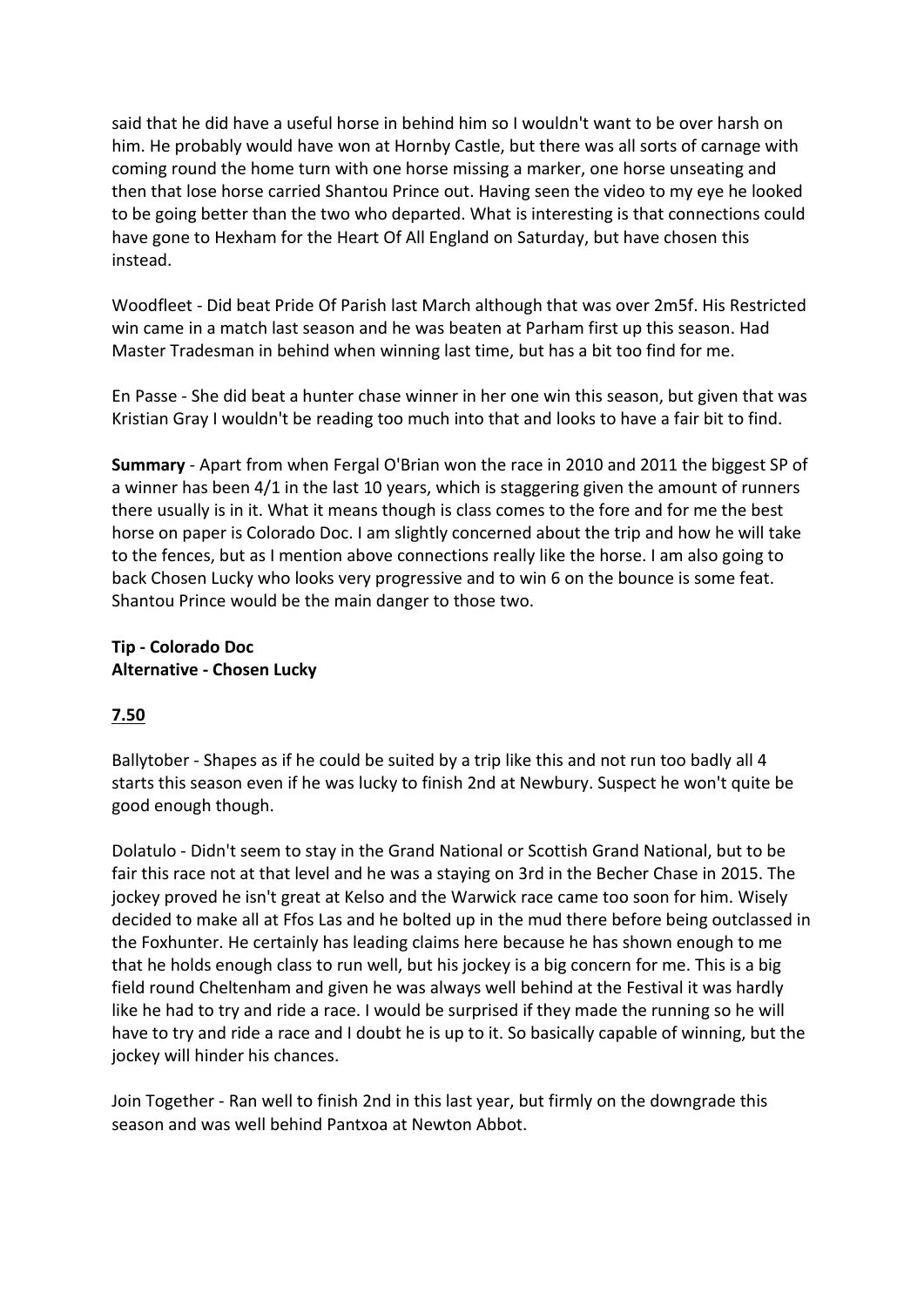Pantxoa - Was impressive at Newton Abbot on his debut for the yard and that came over 3m2f so I don't think the trip will be an issue. He has a fair bit of back class as well and his superb trainer has clearly got him back to form. What I am surprised about is the jockey booking. She has only had 4 rides under Rules so far and again that has to be a concern in a race like this. The other big concern is that he jumped out to his right pretty badly last time and if he does that again it will take a huge effort to win this and his inexperienced jockey could struggle if he does as well.

Pentiffic - Given Michelle Payne is coming over to ride next month its a shame she wouldn't be able to ride a horse she rode twice in 2007 when he was trained in Australia. He went very close to winning this in 2014 when 3rd, but although he has finished 5th and 4th the last two years he was well beaten on both occasions. Been running well again this season, but hard to see why he should win this at 13 given he hasn't won it yet.

Connies Cross - Really good 3rd in this a couple of years ago, but it has been pretty much downhill all the way since and easy to pass over for me.

De Boitron - Been 4th in the Grand Annual in the past so had plenty of ability, but hard to think even at 13 he wants a 4m trip. Been doing well enough in points this season including winning a Ladies Open in February. On paper his 3rd to Ask The Weatherman over 3m4f over Easter looks good but the winner definitely was below par and I wouldn't read too much into it. The jockey change is interesting, but just seems an unlikely winner to me.

Goodnight Vienna - Won a couple of weak points the last twice but shouldn't be anywhere near good enough for this.

Grove Pride - Lost his way under Rules, but has run 3 decent races in points so far although hard to see him being good enough for this.

Jepeck - I was a little disappointed he didn't do better at Towcester on his hunter chase debut although a mistake didn't help that day. He is a horse who has plenty of stamina and this 4m trip could be the making of him and one of the leading contenders on form.

Legal Legend - As I type this using the Racing Post site I find it hard to believe the Spotlight writer things he ran well at this meeting last year given he was a 43L 4th. That isn't exactly what I call a good effort. Run some good efforts in defeat in 4 point starts this season, but that suggests he won't be good enough and doesn't scream out to be needing this trip.

Lets Get Serious - Caused a massive shock at Fontwell in 2015 when winning their long distance race on hunter chase night, but this would be an even bigger shock were he to win.

One Conemara - I fancied him in this race last year, but he never got involved and was a well beaten 5th. Won the same race over 4m1f at Shreiff Hutton as he did before this race last year so his stamina certainly isn't a worry, but that 5th last year does suggest he isn't quite up to this level and the hope is that a year older might mean he can do better.

Rally - Struggled in points this season and hard to fancy.